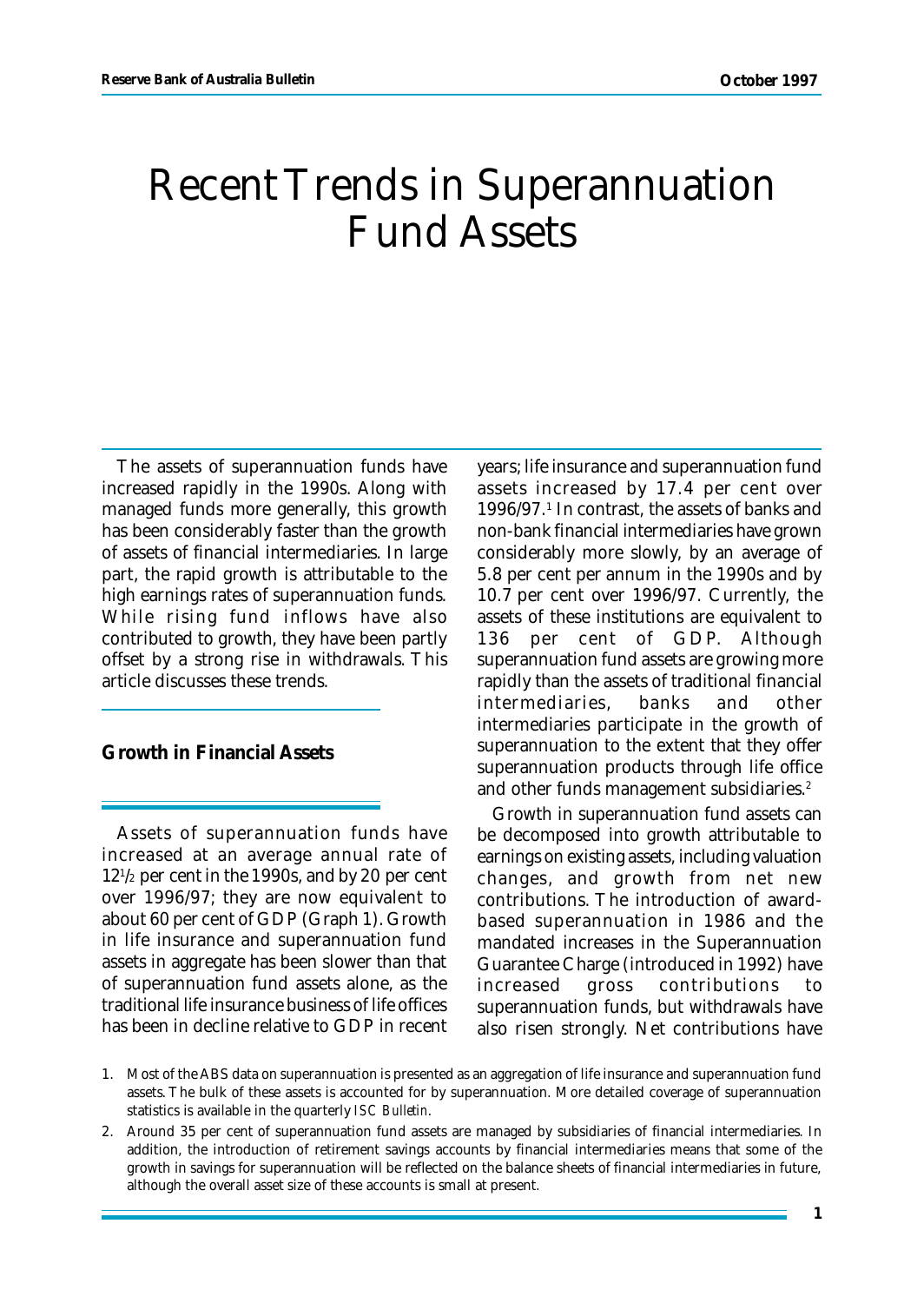### **Graph 1**



grown only at the same pace as GDP in the 1990s. The annual growth rate of superannuation fund assets, however, has exceeded that of GDP over this period; currently, the annual change in superannuation fund assets is equivalent to almost 10 per cent of GDP (Graph 2). To a large extent, the rapid growth in assets in recent years is attributable to high earnings rates, which have been higher than many people had expected.<sup>3</sup>

The growth of assets of public unit trusts has been even more rapid than that of superannuation fund assets, at around 13.4 per cent in the 1990s and by 38 per cent over 1996/97; public unit trusts represent

**Graph 2**

about 16 per cent of the managed funds sector currently. While the performance of domestic and overseas equities markets has been a major contributor to these high earnings rates, new inflows – including from superannuation funds – have also been important.

## **Earnings**

Since 1990, the earnings rates on superannuation fund assets have averaged 11 per cent per annum. This represents an average annual rate of return of over 8 per cent after inflation. The importance of earnings in accounting for growth of superannuation fund assets is suggested by the fact that growth in assets has moved closely with the return on assets achieved by balanced funds (Graph 3). Movements in share markets are a major influence on these earnings rates (Graph 4). Around half of all superannuation fund assets are invested in Australian and overseas equities, with the proportion of assets invested in overseas equities rising by 2 percentage points to 12 per cent over the past five years. The strong rises in equity prices in Australia and overseas in 1996/97 contributed to an earnings rate of about 18 per cent over that year.

#### **Graph 3**



3. The existence of defined benefit superannuation funds implies that higher-than-expected earnings rates allow a reduction in the rate of growth of new contributions.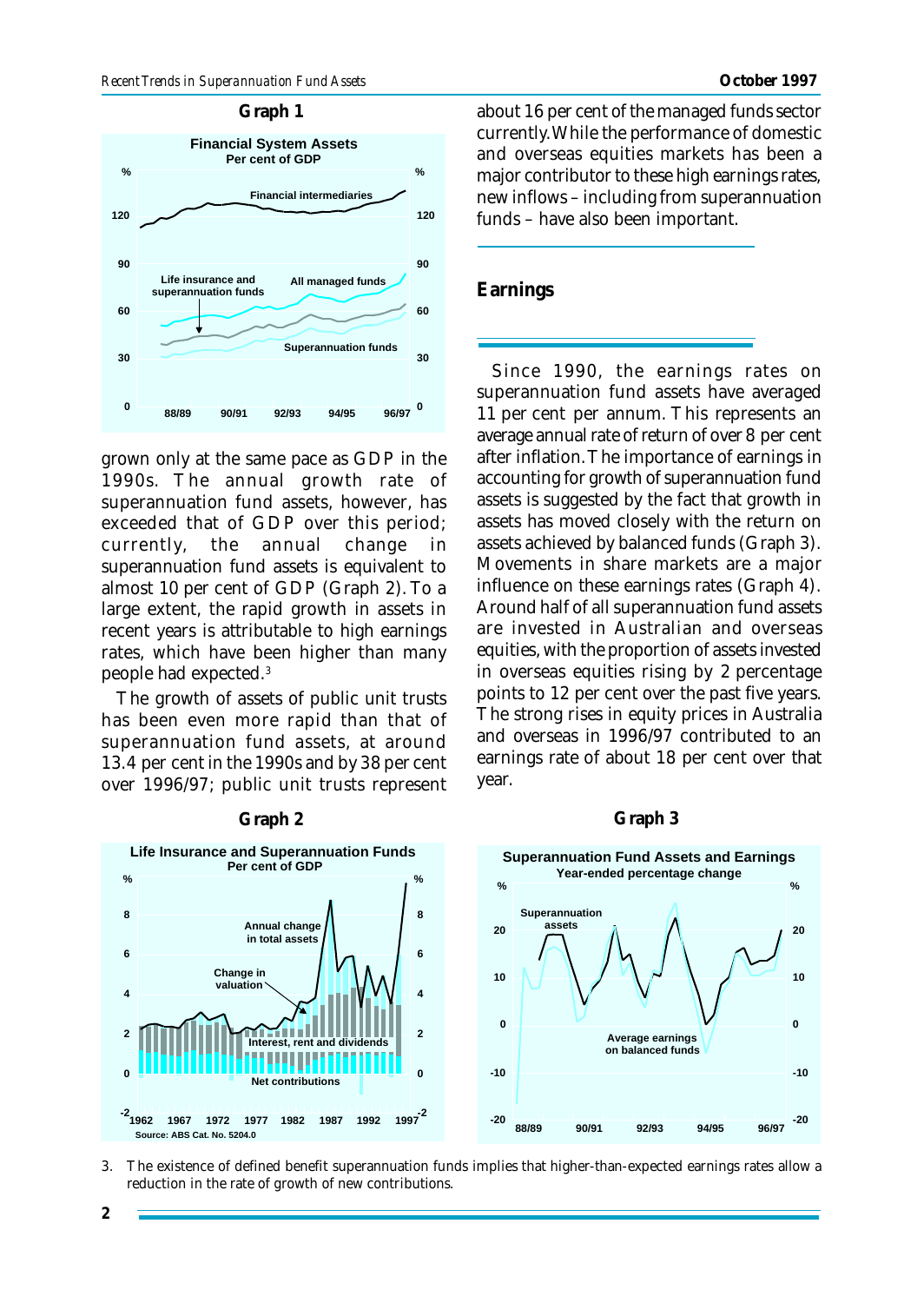

The effects of changes in valuation of existing assets are not included in traditional measures of household saving, which measure flows rather than stocks, but they can represent an important part of wealth accumulation. While valuation changes can be volatile from year to year, they have been an important source of growth in superannuation fund assets since the early 1980s (Graph 2). Future earnings rates (including capital gains) of superannuation funds will be important in assessments of the adequacy of household saving rates for supporting reasonable retirement incomes.

## **Contributions and Withdrawals**

Gross contributions to superannuation funds were on a moderate upward trend in the 1960s and 1970s, but have risen rapidly over the past 15 years. The pick-up in contributions in the 1980s is partly accounted for by increased employer contributions arising from award-based superannuation. Mandated employer contributions under the Superannuation Guarantee Charge – of 5 per cent in 1993/94, rising to 9 per cent in 2002/03 – have boosted the trend increase in gross contributions in more recent years.

Contributions are currently equivalent to over 6 per cent of GDP, more than double their level in the early 1980s (Graph 5).



To some extent these data overstate the increase in underlying gross contributions, as they include transfers between superannuation funds and from life insurance to superannuation funds. Transfers have risen over this period in response to the tightening of rules on preservation of benefits and the introduction of approved deposit and other rollover funds. The evolution of the system from one that was primarily employer-specific to one that, with few exceptions, is compulsory and in which employees increasingly roll over their superannuation benefits into a different fund on changing jobs has been an important factor in explaining the rise in transfers.<sup>4</sup>

<sup>4.</sup> Transfers from life insurance to superannuation funds are recorded as both contributions and withdrawals in the ABS data underlying Graph 5.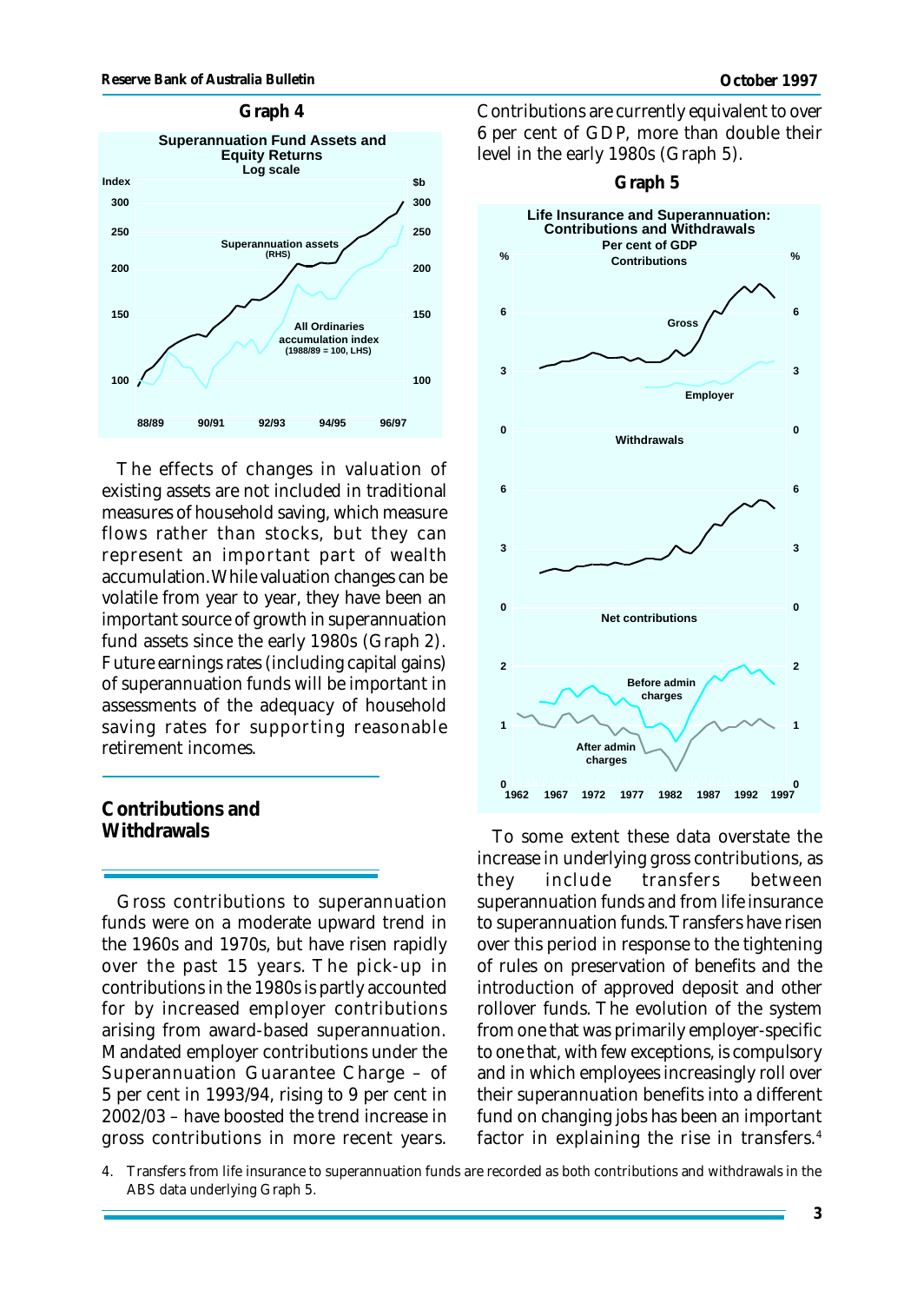#### **Source: ISC -20 -10 0 10 20 30 -20 -10 0 10 20 30 Contributions to Quarterly Change in Superannuation Assets 96/97 \$b Withdrawals and transfers 94/95 95/96 All withdrawals Pensions Earnings Transfers Employer contributions Employee contributions \$b**

These transfers can be quite substantial relative to employer and employee contributions and final withdrawals in the form of pensions or lump sums (Graph 6). Nevertheless, even excluding transfers, gross contributions appear to have picked up significantly from the early 1980s.

Partly offsetting much of the large increase in gross contributions has been an increase in withdrawals (Graph 5). Despite a substantial increase in coverage of the workforce, measures of net contributions as a share of GDP have been fairly steady in the 1990s. Apart from increased transfers, there are two main explanations for the increase in withdrawals:

- The strong rise in returns, and thus asset accumulation, has allowed retirees and others to make larger withdrawals. To the extent that returns exceed growth in incomes, withdrawals can rise more rapidly than contributions, which are generally defined as a fixed percentage of contributors' income. Consistent with these factors, withdrawals have been growing relative to GDP but have remained fairly steady as a share of assets of superannuation funds since the mid 1980s.
- Structural and administrative factors have led to leakages from the system. With higher-income white-collar employees – typically males – tending to have the most extensive superannuation coverage prior to

**Graph 6** the introduction of award-based superannuation, the substantial increase in the incidence of early retirement of males over the past 15 years has brought forward some withdrawals. In addition, the introduction of award-based superannuation resulted in a large number of lower-income employees accruing small balances in multiple funds. Past rules permitting the withdrawal of balances on leaving a job are likely to have boosted the dissipation of retirement savings held in superannuation funds over this period.

> Another factor influencing the growth of superannuation fund assets is the extent of administrative charges, including management costs, which represent another withdrawal from the system. With ongoing administrative charges mainly a function of assets, rapid asset growth arising from the high earnings rates in the 1990s has meant that part of the rise in net contributions has been offset by administrative charges. While the ratio of administrative charges to superannuation fund assets has declined in the 1990s, as a share of GDP administrative charges have increased to close to 1 per cent since the early 1980s.

## **Prospects**

In the past year or so, the rate of growth in superannuation fund assets has exceeded indicators of earnings by a greater margin than had been the case in previous years. This suggests a recent acceleration in the growth rate of contributions. Increases in the rates of mandated employer contributions under the terms of the Superannuation Guarantee Charge will increase gross contributions further, resulting in continued solid growth in superannuation fund assets. In addition, recent regulatory changes designed to prevent leakages of superannuation fund assets prior to standard retirement ages will enhance the preservation of these assets.